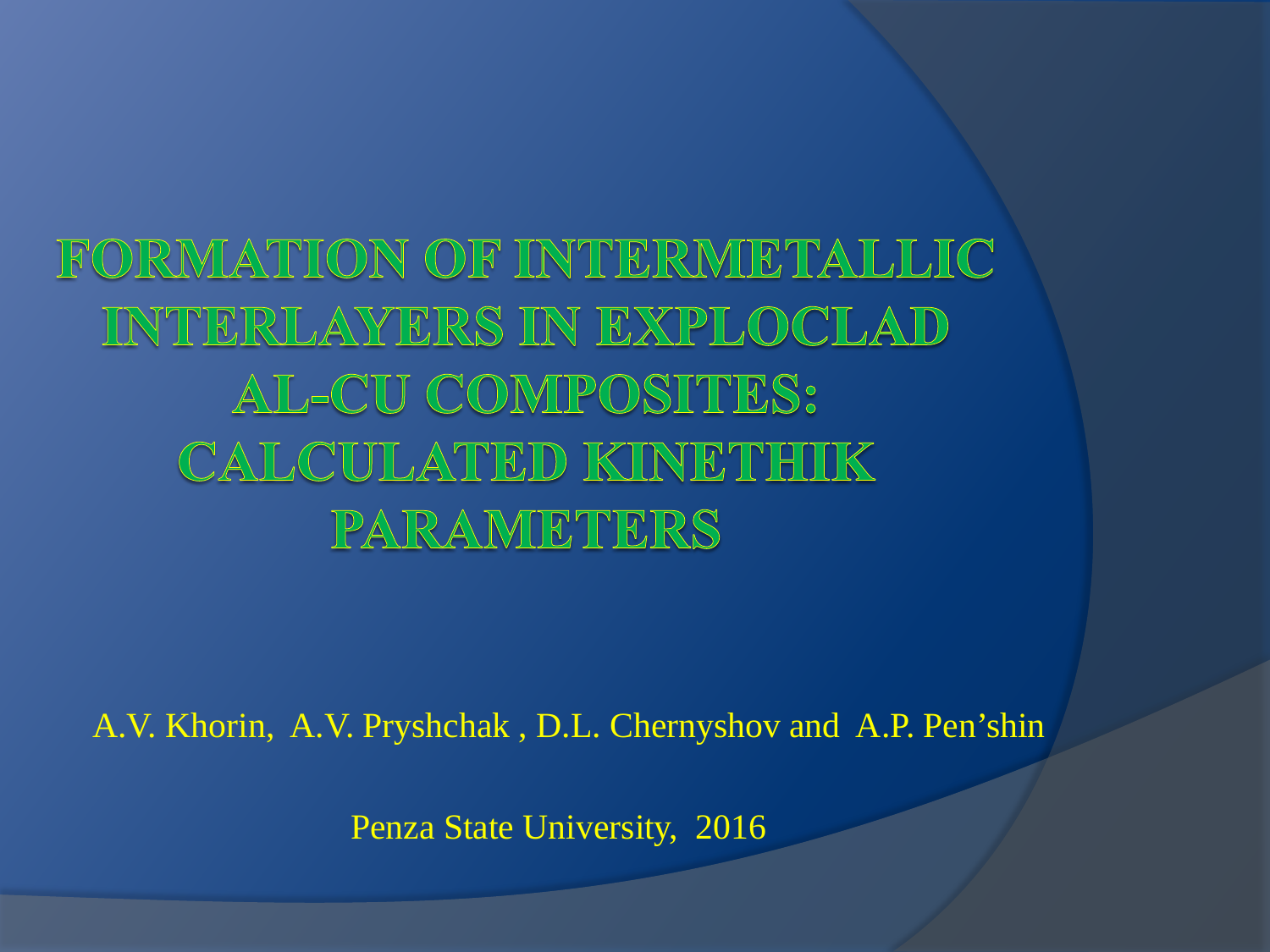### The composite microstructure after heat treatment



 $\times\,200$   $\times\,200$ 

1 – aluminum matrix;  $2$  – phase CuAl<sub>2</sub>; 3 – phase CuAl; 4 – copper fiber

phase  $CuAl<sub>2</sub>$  9,5 ... 10,5 GPa phase CuAl 6,0…7,5 GPa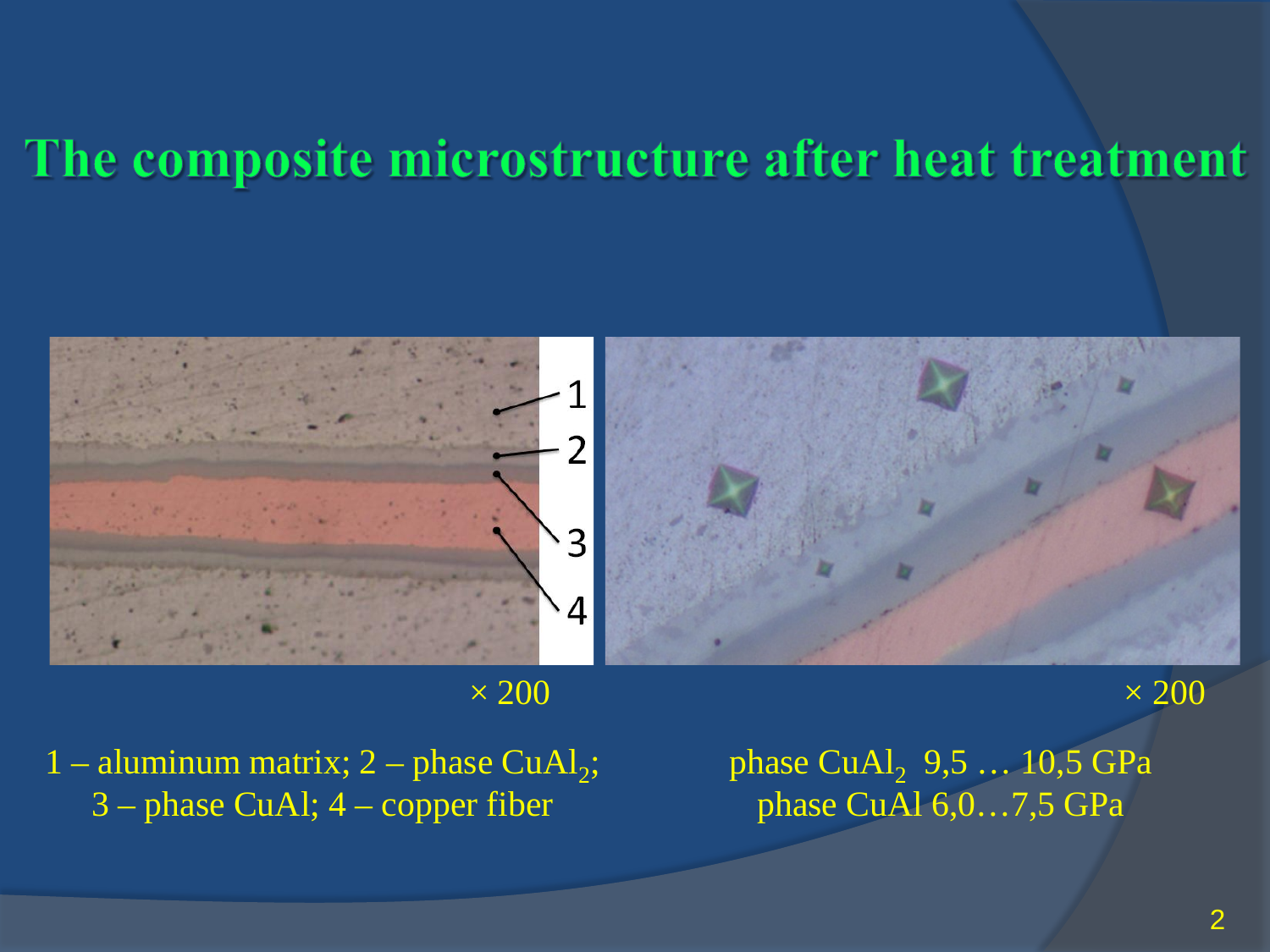#### Thickening of intermetallic interlayers at interfaces of Al-Cu composites



Phase CuAl 1 – 300 °C; 2 – 350 °C; 3 – 400 °C; 4 – 450 °C; 5 – 500 °C; 6 – 510 °C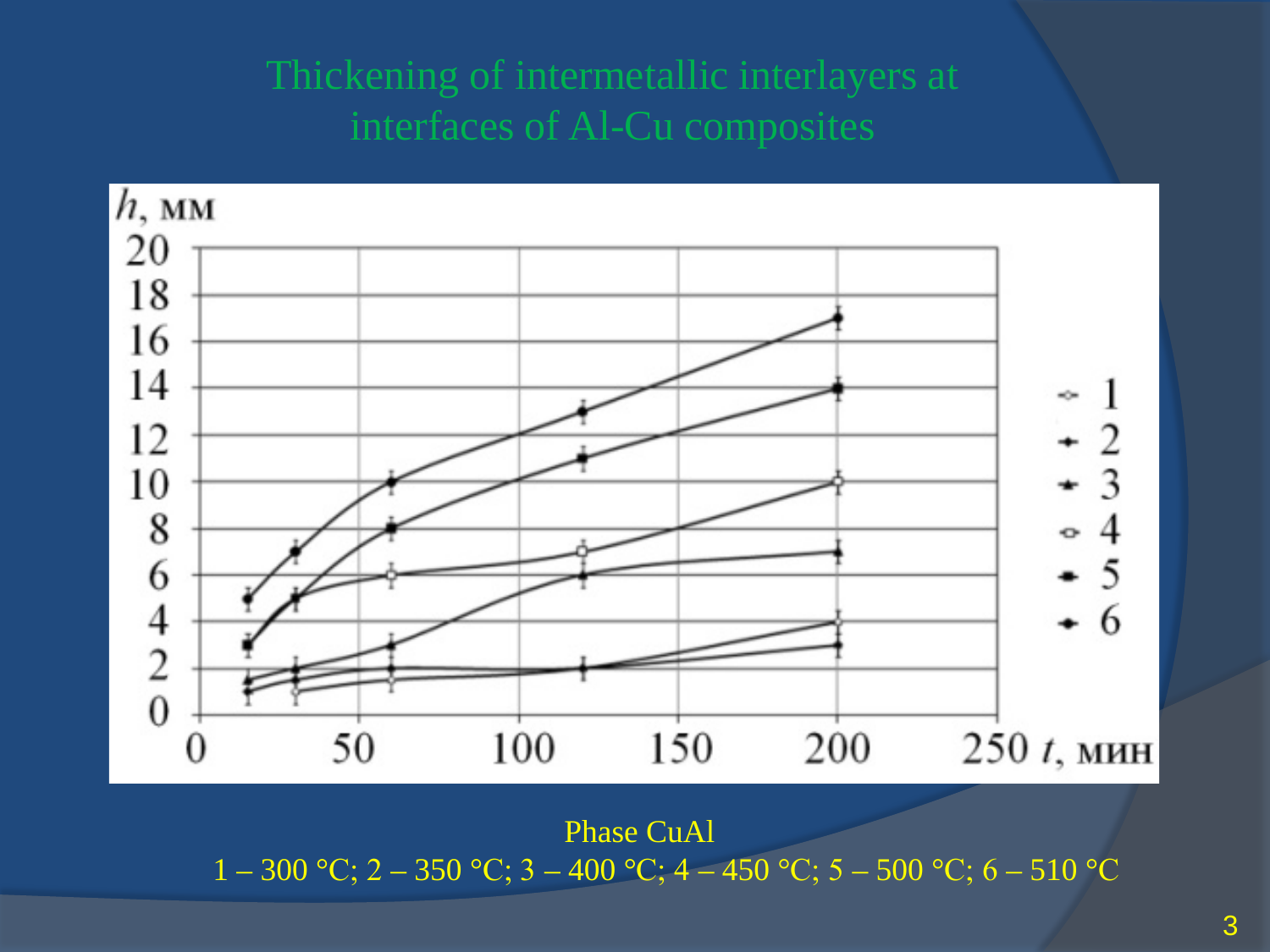#### Thickening of intermetallic interlayers at interfaces of Al-Cu composites



Phase CuAl<sub>2</sub> 1 – 300 °C; 2 – 350 °C; 3 – 400 °C; 4 – 450 °C; 5 – 500 °C; 6 – 510 °C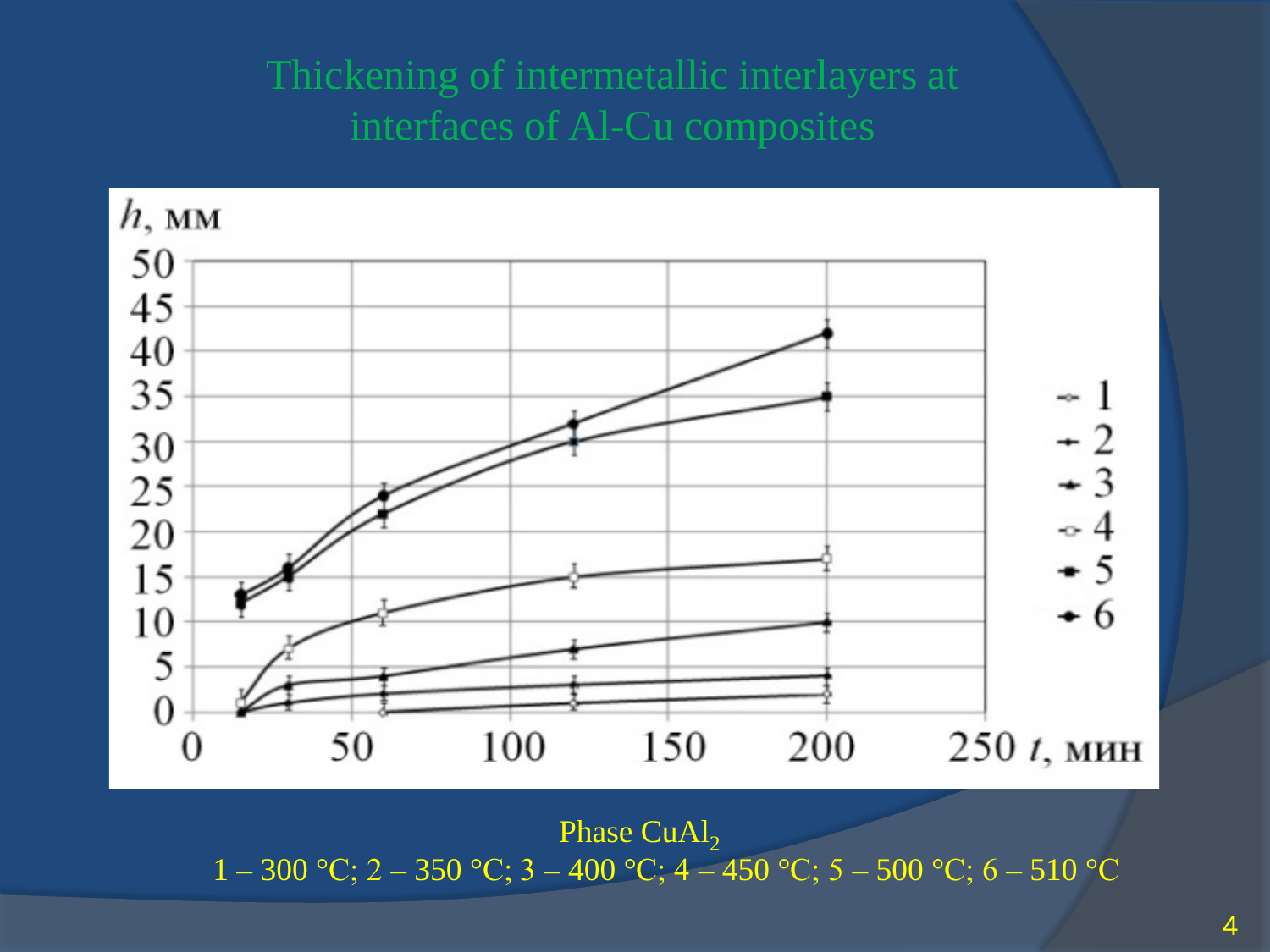# Calculated kinetic values of intermetallic phases

| <b>Phase</b>    | <b>Nuxleation</b><br>energy<br>$E_{\rm a}$ , J/mole | Pre-exponent<br>coeficiente $t_0$ | <b>Activation</b><br>energy<br>$E_{\rm a}$ , J/mole | Diffusion coefficient $D_0$ ,<br>$MKM^2/c$ |                      |
|-----------------|-----------------------------------------------------|-----------------------------------|-----------------------------------------------------|--------------------------------------------|----------------------|
|                 |                                                     |                                   |                                                     | 400 °C                                     | 450 °C               |
| <b>CuAl</b>     | 47721,0                                             | 0,321                             | 150289,0                                            | $3,6 \cdot 10^{-19}$                       | $5,1 \cdot 10^{-18}$ |
| $\text{CuAl}_2$ | 41130,0                                             | 0,319                             | 96294,0                                             | $9,4 \cdot 10^{-16}$                       | $5,1 \cdot 10^{-15}$ |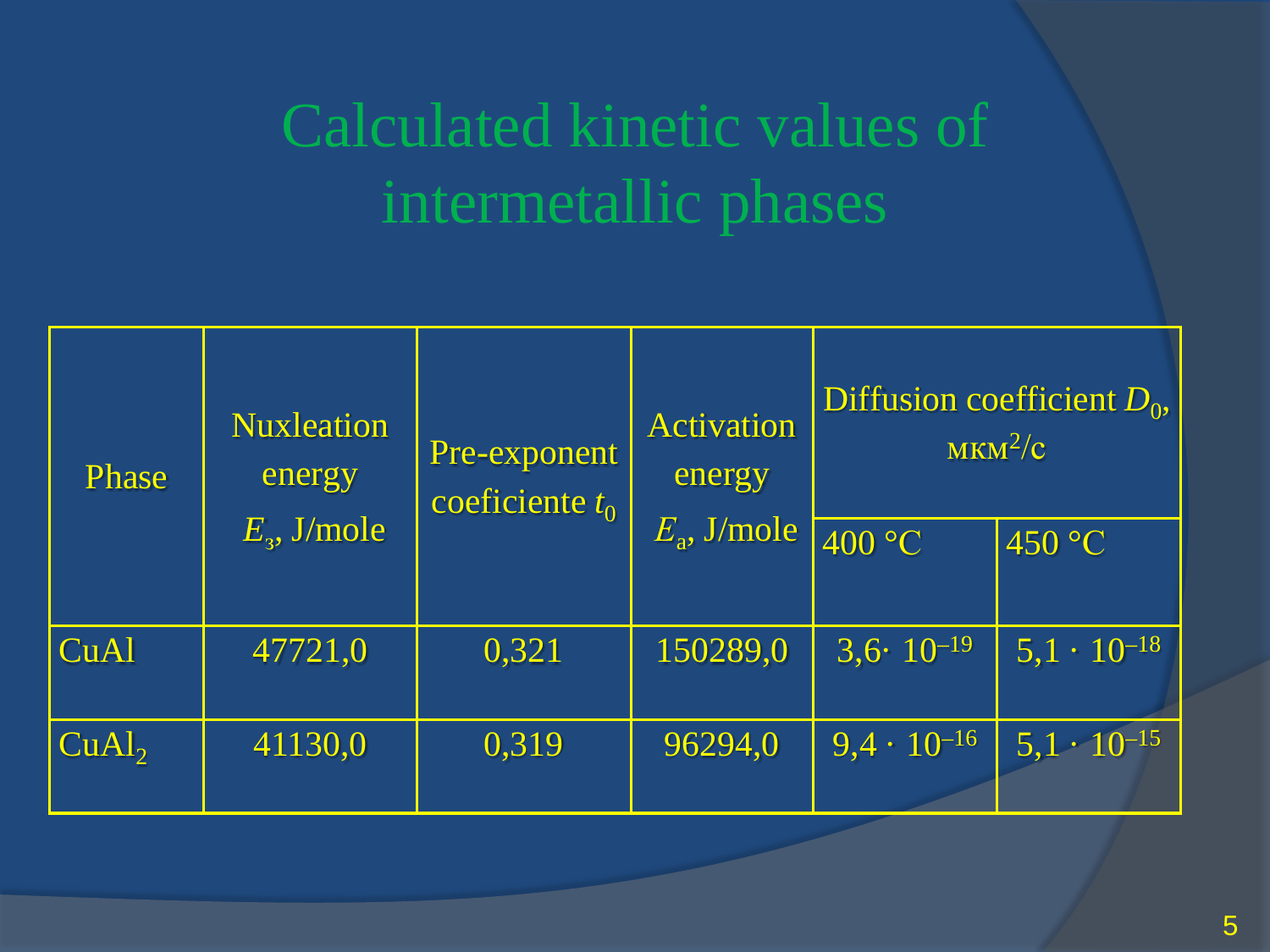## Calculated values of intermetallic phases

| <b>Duration of</b> | <b>Thickness of</b> |        | Thickness of            |        |  |
|--------------------|---------------------|--------|-------------------------|--------|--|
| termal             | intermetallic phase |        | intermetallic phase     |        |  |
| treatment,         | CuAl, MKM           |        | CuAl <sub>2</sub> , MKM |        |  |
| hours              | 400 °C              | 450 °C | 400 °C                  | 450 °C |  |
| 4,0                | 11,1                | 18,8   | 7,7                     | 11,0   |  |
| 6,0                | 13,7                | 23,2   | 9,5                     | 13,6   |  |
| 8,0                | 16,0                | 27,0   | 11,0                    | 15,7   |  |
| 10,0               | 18,0                | 30,2   | 12,3                    | 17,6   |  |